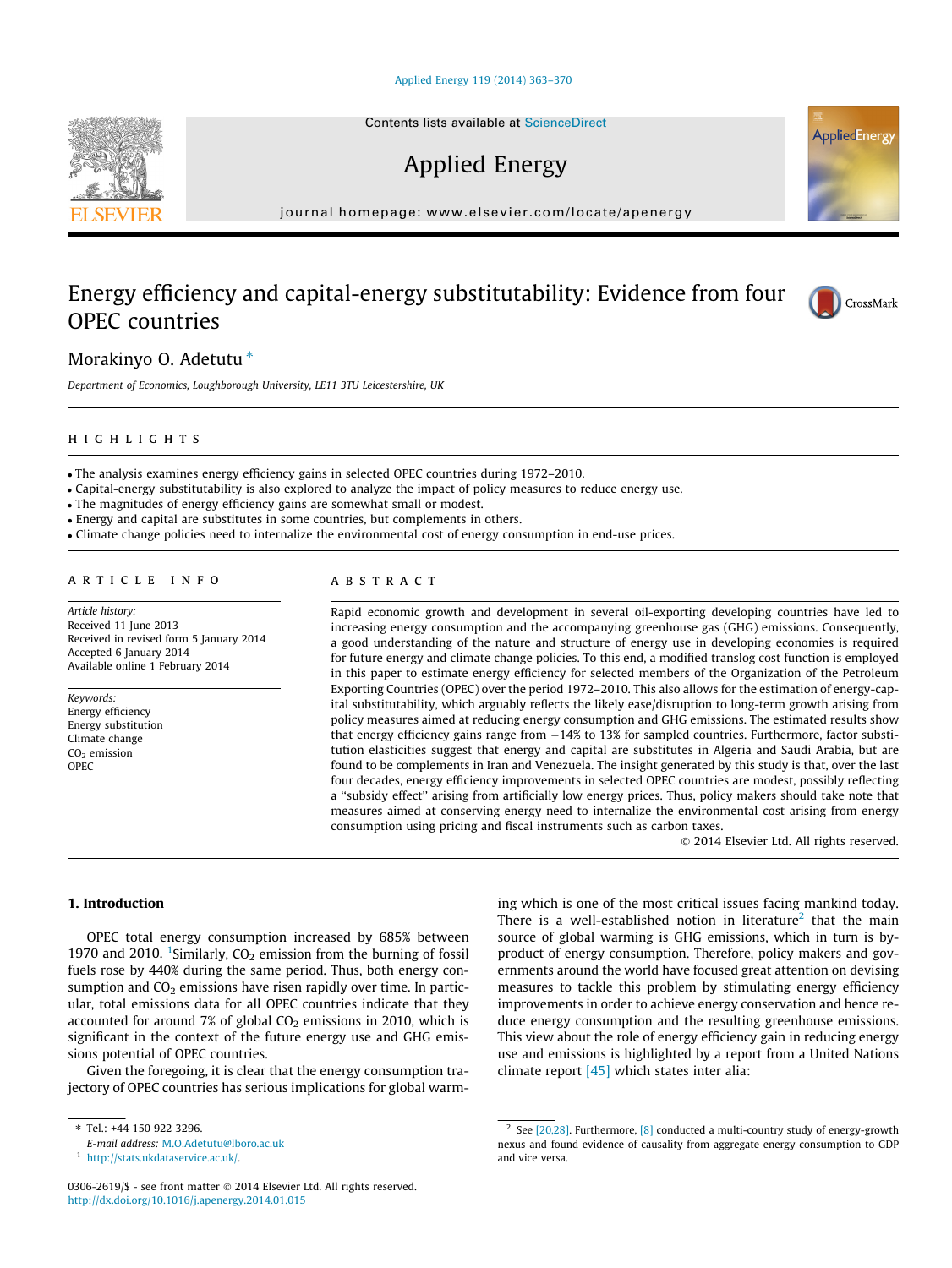| <b>Nomenclature</b>                        |                                                                                                                                                                    |                                                                                                             |                                                                                                                                                                                                                                                                                                                                                                                                                              |
|--------------------------------------------|--------------------------------------------------------------------------------------------------------------------------------------------------------------------|-------------------------------------------------------------------------------------------------------------|------------------------------------------------------------------------------------------------------------------------------------------------------------------------------------------------------------------------------------------------------------------------------------------------------------------------------------------------------------------------------------------------------------------------------|
| Κ<br>M<br>$P_K$<br>$P_I$<br>$P_E$<br>$P_M$ | aggregate output, represented by GDP<br>capital stock<br>labor<br>energy<br>material<br>price of capital<br>price of labor<br>price of energy<br>price of material | $a_i$<br>$\tau_i$<br>$\mathcal{N}_i$<br>$\alpha_i$<br>$\gamma_{ii}$<br>$\gamma_{ij}$<br>Si<br>$\sigma_{ii}$ | value share of factor i<br>factor-augmenting technological progress for factor i<br>efficiency/technology gains factor i<br>first-order coefficients/elasticities of translog cost func-<br>tion<br>second-order own elasticities of translog cost function<br>second-order cross elasticities of translog cost function<br>factor share for factor i<br>substitution elasticity between factor <i>i</i> and factor <i>j</i> |
|                                            |                                                                                                                                                                    |                                                                                                             |                                                                                                                                                                                                                                                                                                                                                                                                                              |

''World governments should exploit energy efficiency as their energy resource of first choice because it is the least expensive and most readily scalable option to support sustainable economic growth, enhance national security, and reduce further damage to the climate system''.

Fig. 1 shows the rising historical trend in energy related  $CO<sub>2</sub>$ emissions attributable to sampled OPEC countries. In particular, given the outlook to the 2020  $CO<sub>2</sub>$  emissions targets, and the ongoing climate change talks, the global climate change agenda requires adequate and reliable information on energy efficiency contributions in developing countries, of which OPEC countries represent a significant bloc. This is underscored by OPEC's submission in its Jan 2013 bulletin [\[37\]](#page--1-0) on climate change:

''For its part, OPEC is committed to investing in state-of-the-art applications that are helping in the environment presenting solutions for cleaner oil products and groundbreaking processes, such as CCS, which deal with harmful emissions''.

Therefore, in order to design effective energy and climate policies, a clear and precise understanding of the possible role of energy efficiency in restricting energy consumption in oil-exporting developing countries' is needed. In spite of the rapid rise in energy consumption of OPEC countries, most energy efficiency studies<sup>3</sup> have focused on OECD and other developed economies of the world (Zhou et al.  $[49]$ , Filippini and Hunt  $[13,14]$ , Fare et al.  $[12]$ , Hoang and Alauddin  $[24]$ ). It is arguably important to also explore the role that energy conservation may play in curtailing energy consumption in developing countries, given their increasing energy use, arising from rapid economic growth and urbanization. In particular, given the dominance of fossil fuels in the macro economy of OPEC countries, <sup>4</sup>increasing energy demand in these countries will result in higher GHGs emissions overtime. For instance, in comparative terms, OECD energy consumption rose by 63% between 1970 and 2010, compared to 685% increase in OPEC energy consumption. Similarly, OECD emissions increased by 25% over the same period, compared with 440% for OPEC. Based on the foregoing, fossil rich developing countries clearly have great ramifications for future energy and climate policies.

Several previous studies have attempted to analyze energy use in OPEC countries, with emphasis on price and income elasticities and the causality between energy use and other macroeconomic aggregates such as GDP (growth), greenhouse emissions, employment and so forth. One of the earliest studies of energy use in OPEC countries is Al-Janabi [\[1\]](#page--1-0) who conducted a time series analysis and forecast for the demand for hydrocarbons in OPEC countries with a view to evaluating the implications of domestic demand trends for future exports capacities. Sari and Soytas [\[39\]](#page--1-0) investigated the linkages between  $CO<sub>2</sub>$  emissions, economic growth, energy consumption and employment in selected OPEC countries, with emphasis on the relationship between energy consumption and growth. Similarly, other studies such as Al-Iriani [\[3\]](#page--1-0) and Mehrara [\[35\]](#page--1-0) have also explored the question of causality between energy consumption and income/economic growth.

Squalli [\[44\]](#page--1-0) also estimated and found evidence of long-run relationship between electricity demand and economic growth of OPEC countries using bound test and causality approach. In terms



Fig. 1. Historical  $CO<sub>2</sub>$  emissions. This contains four panels (one for each sampled country) of  $CO<sub>2</sub>$  emissions over the study period.

<sup>&</sup>lt;sup>3</sup> See [\[34\]](#page--1-0) for a recent review of literature. Herralaa and Goel [\[22\]](#page--1-0) evaluated efficiency for several developed countries, but from an environmental/emissions point of view.

<sup>&</sup>lt;sup>4</sup> The dominance is twofold: export dominance and energy consumption levels.